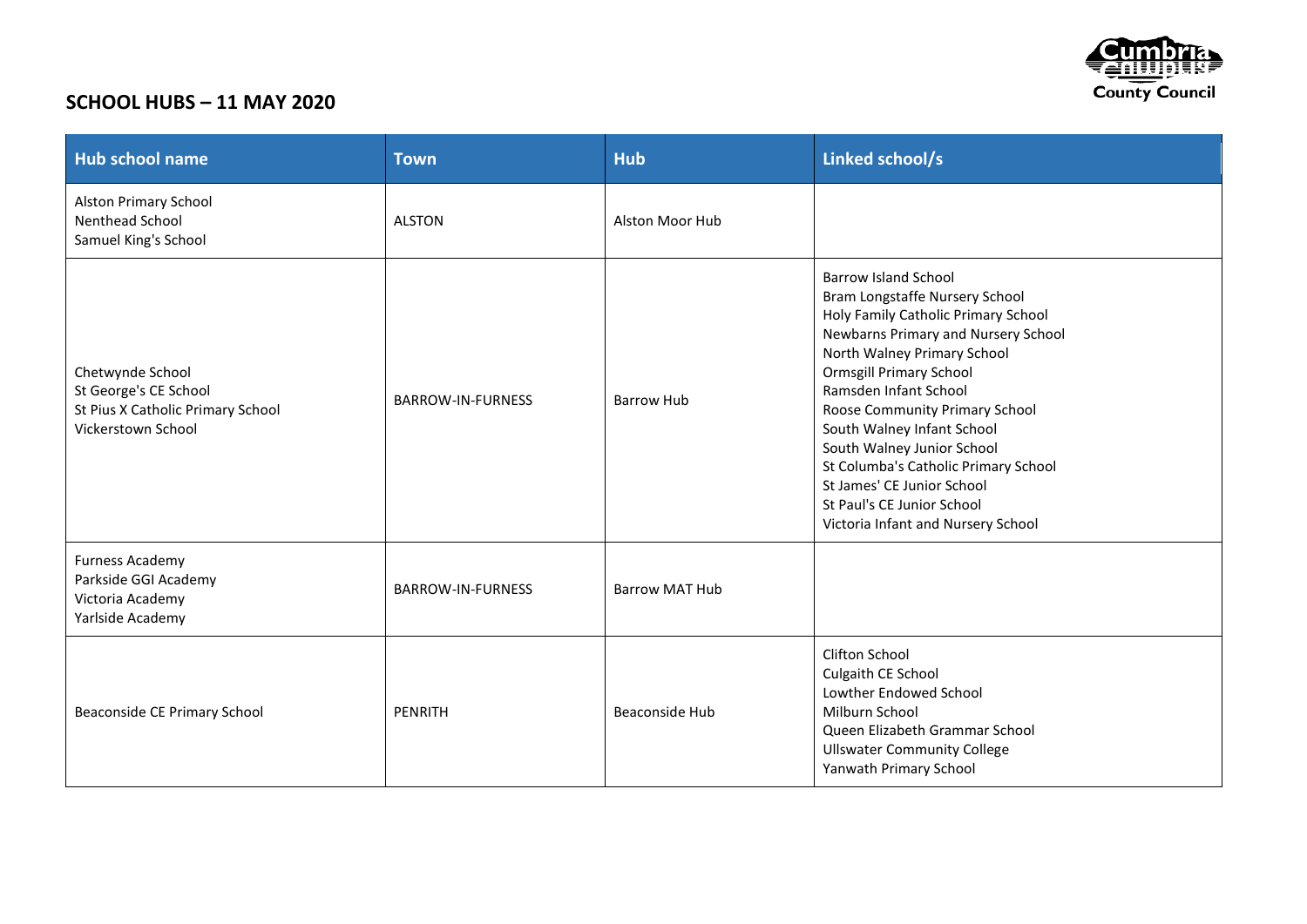| St Michael's CE School                                                           | <b>WIGTON</b>            | <b>Bothel Hub</b>        | <b>Allonby Primary School</b><br>Beacon Hill Community School<br><b>Blennerhasset School</b><br><b>Broughton Moor School</b><br>Crosscanonby St John's CE School<br>Holme St Cuthbert School<br>Ireby CE School<br>Oughterside School<br>Plumbland CE School<br>St Matthew's CE School                                                                                                                                                                   |
|----------------------------------------------------------------------------------|--------------------------|--------------------------|----------------------------------------------------------------------------------------------------------------------------------------------------------------------------------------------------------------------------------------------------------------------------------------------------------------------------------------------------------------------------------------------------------------------------------------------------------|
| Brisbane Park Infant School<br>Hindpool Nursery School                           | <b>BARROW-IN-FURNESS</b> | <b>Brisbane Park Hub</b> |                                                                                                                                                                                                                                                                                                                                                                                                                                                          |
| <b>Brunswick School</b>                                                          | <b>PENRITH</b>           | <b>Brunswick Hub</b>     | North Lakes School<br>Shap Endowed CE School<br>St Catherine's Catholic Primary School                                                                                                                                                                                                                                                                                                                                                                   |
| Fairfield Primary School                                                         | <b>COCKERMOUTH</b>       | Cockermouth Hub          | All Saints' CE Primary School<br>Bridekirk Dovenby CE School<br><b>Broughton Primary School</b><br>Cockermouth School<br>Dean CE School<br>Eaglesfield Paddle CE Primary<br>Lorton School<br>St Bridget's CE School<br>St Joseph's Catholic Primary School                                                                                                                                                                                               |
| Dean CE School                                                                   | <b>WORKINGTON</b>        | Dean Hub                 | Lorton School                                                                                                                                                                                                                                                                                                                                                                                                                                            |
| Ashfield Junior School<br>Distington Community School<br>Workington Academy, The | <b>WORKINGTON</b>        | Distington Hub           | Ashfield Infant School<br><b>Beckstone Community Primary School</b><br>Derwent Vale Primary and Nursery School<br>Seaton Academy<br>Seaton St Paul's CE Junior School<br>St Gregory's Catholic Primary School<br>St Mary's Catholic Primary School, Harrington<br>St Michael's Nursery and Infant School<br>St Patrick's Catholic Primary School<br>Victoria Infant and Nursery School<br>Victoria Junior School<br>Westfield Nursery and Primary School |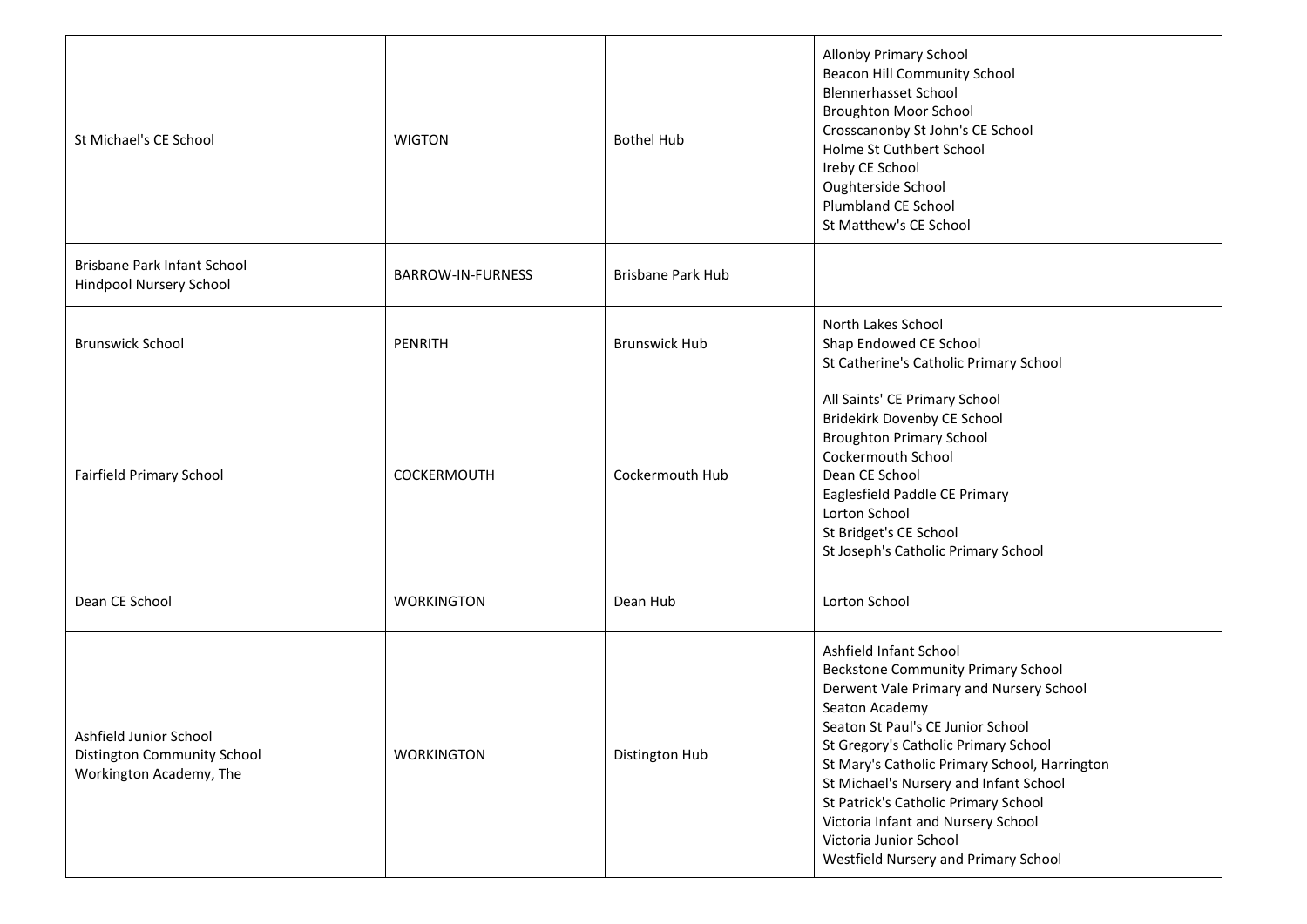| Dowdales School                                                                                                                                                                                                                                                                              | DALTON-IN-FURNESS                                         | Dowdales Hub | John Ruskin School<br>Ulverston Victoria High School                                                                                                                                                                                                                                                                                                                       |
|----------------------------------------------------------------------------------------------------------------------------------------------------------------------------------------------------------------------------------------------------------------------------------------------|-----------------------------------------------------------|--------------|----------------------------------------------------------------------------------------------------------------------------------------------------------------------------------------------------------------------------------------------------------------------------------------------------------------------------------------------------------------------------|
| Appleby Grammar School                                                                                                                                                                                                                                                                       | APPLEBY-IN-WESTMORLAND                                    | Eden Hub     | Appleby Primary School<br>Asby Endowed School<br><b>Bolton School</b><br><b>Brough School</b><br>Crosby Ravensworth CE School<br>Kirkby Stephen Grammar School<br>Kirkby Stephen Primary School<br>Kirkby Thore School<br>Long Marton School<br>Morland Area CE School<br>Orton CE School<br><b>Tebay Community School</b><br>Temple Sowerby CE School<br>Warcop CE School |
| Askam Village School<br>Chapel Street Infants and Nursery School<br><b>Croftlands Infant School</b><br>Croftlands Junior School<br>Dalton St Mary's CE Primary School<br>Lindal and Marton School<br>Low Furness CE Primary School<br>Pennington CE School<br>Sir John Barrow Primary School | ASKAM-IN-FURNESS<br>DALTON-IN-FURNESS<br><b>ULVERSTON</b> | FPC Hub      | <b>Burlington CE School</b><br>Church Walk CE Primary School<br>George Romney Junior School<br>Ireleth St Peter's CE School                                                                                                                                                                                                                                                |
| Haverigg School                                                                                                                                                                                                                                                                              | <b>MILLOM</b>                                             | Haverigg Hub | <b>Black Combe Junior School</b><br>Captain Shaw's CE School<br>Millom Infant School<br>Millom School<br>Park View Nursery School<br>St James' Catholic Primary School<br><b>Thwaites School</b>                                                                                                                                                                           |
| Castle Park School<br>Dean Gibson Catholic Primary School<br>Ghyllside Primary School<br>Grayrigg CE School<br>Heron Hill School<br>St Mark's CE Primary School<br>St Oswald's CE Primary School                                                                                             | KENDAL                                                    | Kendal Hub   | Selside Endowed CE School<br>Old Hutton CE School                                                                                                                                                                                                                                                                                                                          |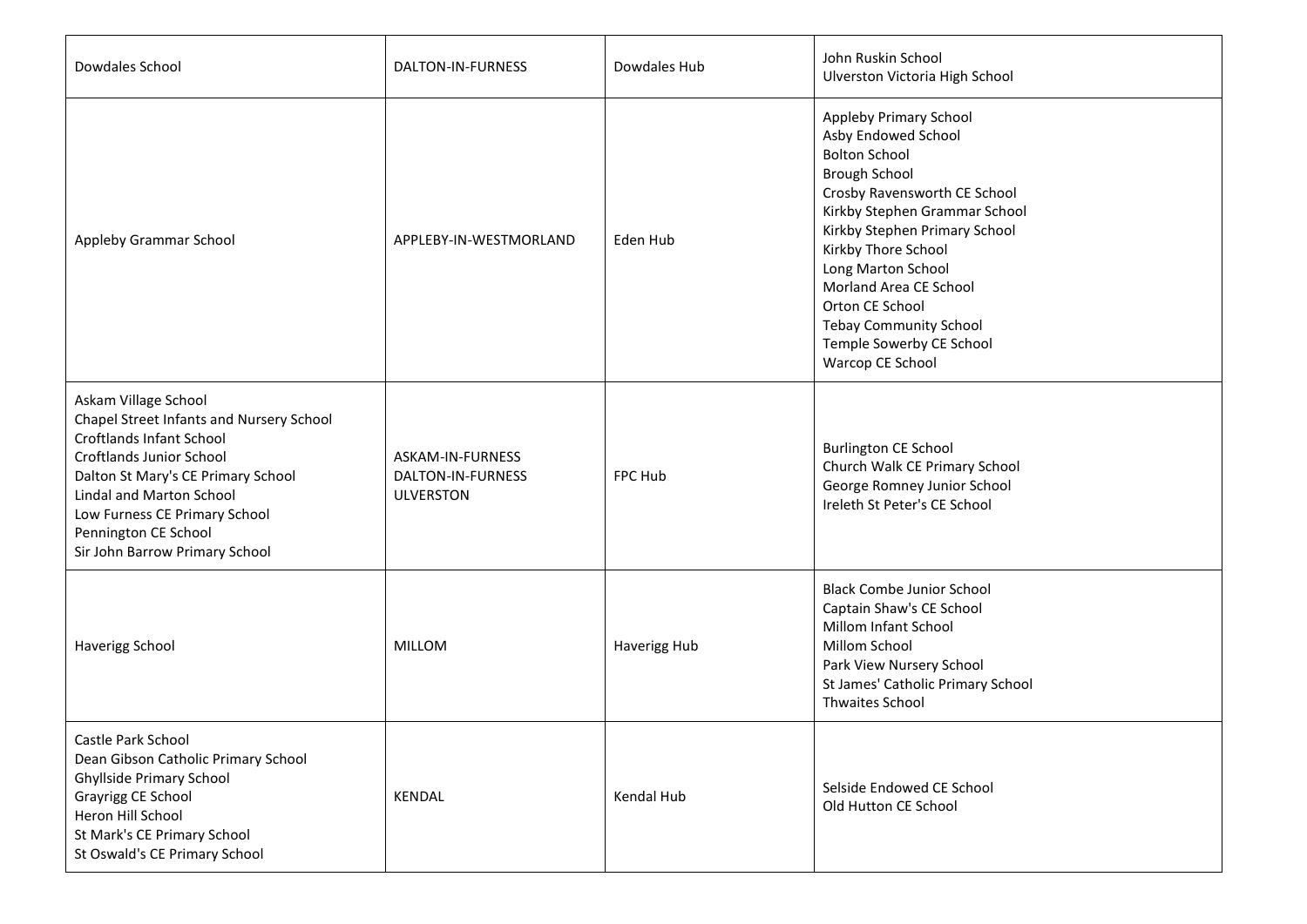| St Thomas's CE Primary School<br><b>Stramongate Primary School</b><br>Vicarage Park CE Primary School |                            |                       |                                                                                                                                                                                                                                                             |
|-------------------------------------------------------------------------------------------------------|----------------------------|-----------------------|-------------------------------------------------------------------------------------------------------------------------------------------------------------------------------------------------------------------------------------------------------------|
| St Herbert's CE VA Primary and Nursery School                                                         | <b>KESWICK</b>             | <b>Keswick Hub</b>    | <b>Bassenthwaite School</b><br>Borrowdale CE Primary School<br><b>Braithwaite CE Primary School</b><br>Keswick School<br>Threlkeld CE Primary School                                                                                                        |
| Queen Elizabeth Studio School<br>St Mary's CE Primary School                                          | Kirkby Lonsdale, CARNFORTH | Kirkby Lonsdale Hub   | Cartmel Priory CE School<br>Dallam School<br>Queen Elizabeth School                                                                                                                                                                                         |
| Lindale CE School and Community IT Centre                                                             | <b>GRANGE-OVER-SANDS</b>   | Lindale Hub           | Allithwaite CE School<br>Cartmel CE Primary School<br>Flookburgh CE School<br>Grange CE School<br>Leven Valley CE School                                                                                                                                    |
| Netherton Infant School                                                                               | <b>MARYPORT</b>            | Maryport Hub          | Dearham Primary School<br>Ellenborough and Ewanrigg Infant School<br><b>Ewanrigg Junior School</b><br>Flimby School<br><b>Grasslot Infant School</b><br>Maryport CE Primary School<br>Northside School<br>Our Lady and St Patrick's Catholic Primary School |
| Milnthorpe Primary School                                                                             | <b>MILNTHORPE</b>          | Milnthorpe Hub        | Beetham CE School<br><b>Burton Morewood CE Primary School</b><br>Crosscrake CE School<br>Holme Community School<br>Levens CE School<br>St Patrick's CE School                                                                                               |
| Nelson Thomlinson School, The                                                                         | <b>WIGTON</b>              | Nelson Thomlinson Hub | Nelson Thomlinson Hub                                                                                                                                                                                                                                       |
| Orgill Primary School<br>Seascale School                                                              | EGREMONT<br>SEASCALE       | Orgill Hub            | Arlecdon School<br><b>Beckermet CE School</b><br><b>Cleator Moor Nursery School</b><br>Ennerdale and Kinniside CE Primary School                                                                                                                            |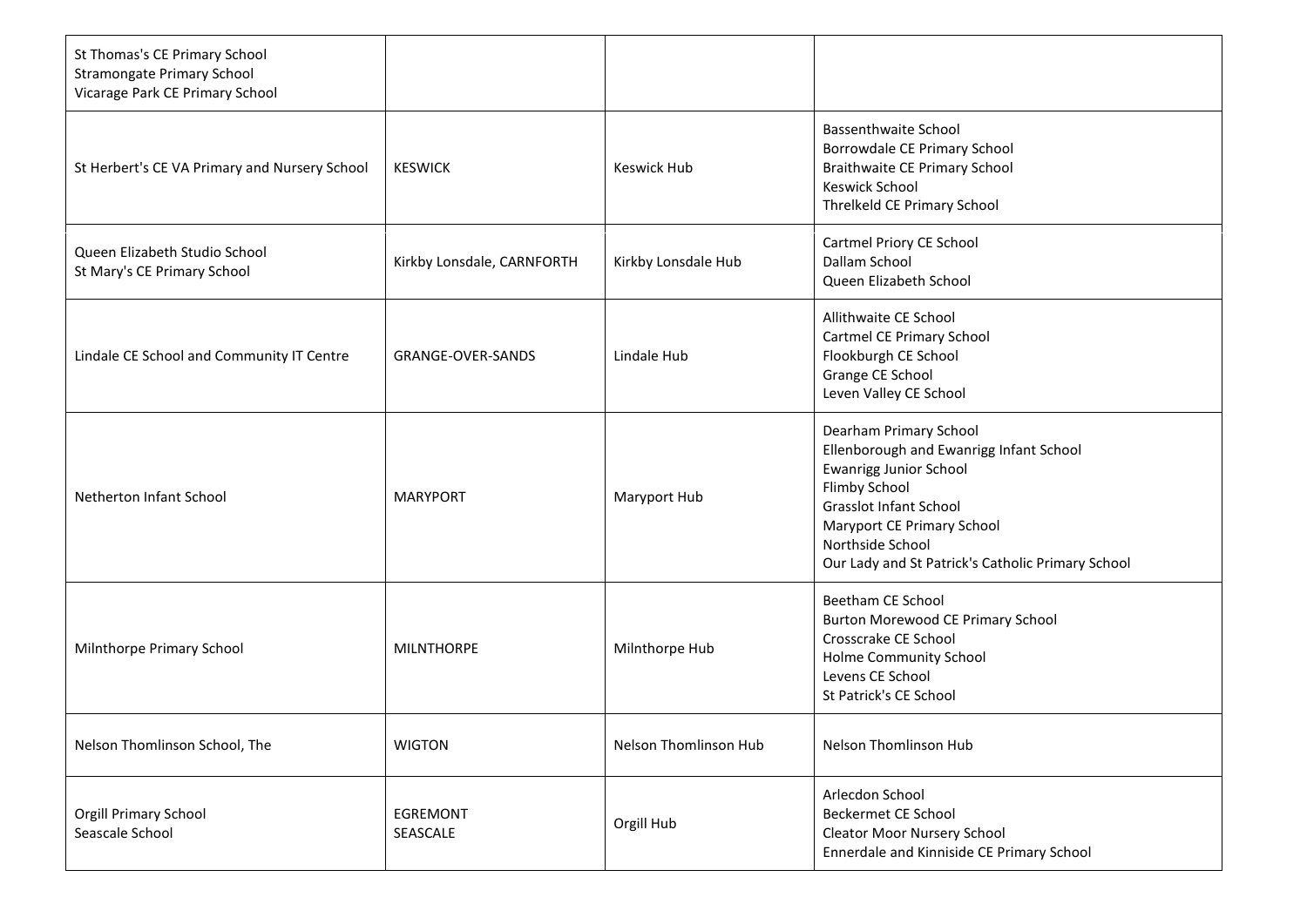|                                                |                   |                                            | Frizington Community Primary School<br>Frizington Nursery School<br>Gosforth CE School<br>Lamplugh CE School<br>Montreal CE Primary School<br>Moor Row School<br>St Bees Village School<br>St Bega's CE School<br>St Bridget's Catholic Primary School<br>St Joseph's Catholic Primary School<br>St Patrick's Catholic Primary School<br><b>Thornhill Primary School</b><br>Waberthwaite CE School<br>West Lakes Academy |
|------------------------------------------------|-------------------|--------------------------------------------|--------------------------------------------------------------------------------------------------------------------------------------------------------------------------------------------------------------------------------------------------------------------------------------------------------------------------------------------------------------------------------------------------------------------------|
| Our Lady of the Rosary Catholic Primary School | DALTON-IN-FURNESS | Our Lady of Furness Catholic<br>Federation | St Mary's Catholic Primary School                                                                                                                                                                                                                                                                                                                                                                                        |
| Pennine Way Primary School                     | CARLISLE          | Pennine Way Hub                            | Inglewood Infant School<br>Inglewood Junior School<br><b>Petteril Bank School</b><br>Scotby CE School                                                                                                                                                                                                                                                                                                                    |
| Penny Bridge CE School                         | <b>ULVERSTON</b>  | Penny Bridge Hub                           | Broughton-in-Furness CE School                                                                                                                                                                                                                                                                                                                                                                                           |
| Plumpton School                                | <b>PENRITH</b>    | Plumpton Hub                               | Armathwaite School<br>Calthwaite CE School<br>Greystoke School<br>Kirkoswald CE School<br>Langwathby CE School<br>Lazonby CE School<br>Patterdale CE School<br>Penruddock Primary School<br>Skelton School<br><b>Stainton CE School</b>                                                                                                                                                                                  |
| Robert Ferguson Primary School                 | CARLISLE          | Robert Ferguson Hub                        | Belle Vue Primary School<br>Caldew Lea School<br><b>Great Orton School</b><br><b>Newlaithes Infant School</b><br>Newlaithes Junior School<br>Newtown School                                                                                                                                                                                                                                                              |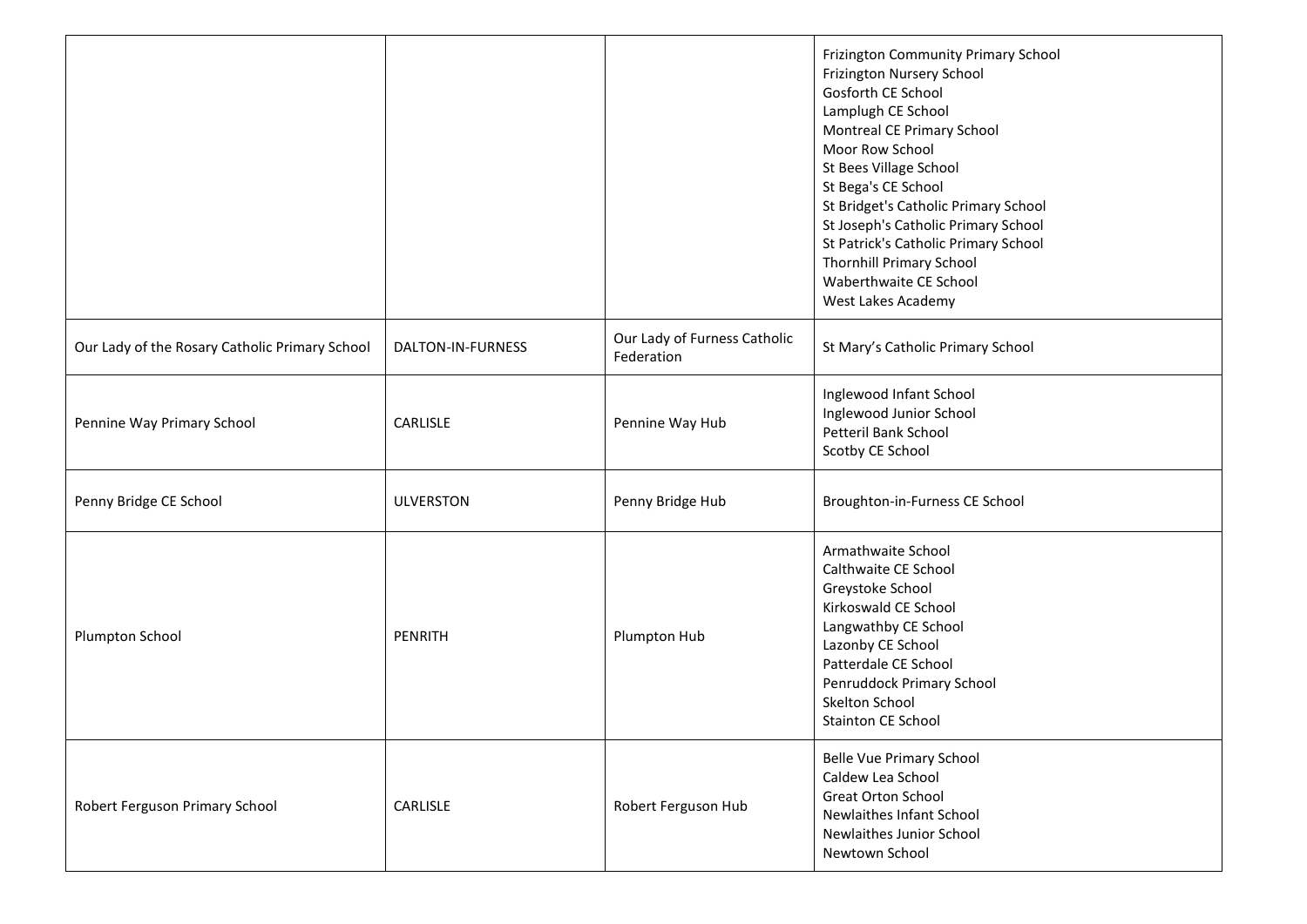|                                                                              |                 |                                 | St Bede's Roman Catholic Primary School<br>Yewdale School                                                                                                                                                                                                 |
|------------------------------------------------------------------------------|-----------------|---------------------------------|-----------------------------------------------------------------------------------------------------------------------------------------------------------------------------------------------------------------------------------------------------------|
| <b>Cumwhinton School</b><br>Kirkbampton CE School<br>Raughton Head CE School | <b>CARLISLE</b> | <b>Rural South Carlisle Hub</b> | Burgh-by-Sands School<br>Cummersdale School<br><b>Fellview Primary School</b><br>High Hesket CE School<br>Ivegill CE School<br>Rosley CE School<br>St Michael's CE Primary School<br><b>Stoneraise School</b><br><b>Thursby School</b><br>Wreay CE School |
| Sedbergh Primary School                                                      | <b>SEDBERGH</b> | Sedbergh Hub                    | Dent CE Voluntary Aided Primary School<br>Settlebeck High School                                                                                                                                                                                          |
| Silloth Primary School                                                       | <b>WIGTON</b>   | Silloth Hub                     | Solway Community Technology College                                                                                                                                                                                                                       |
| <b>Stanwix Primary School</b>                                                | <b>CARLISLE</b> | <b>Stanwix Hub</b>              | <b>Blackford CE Primary School</b><br>Houghton CE School<br>Kingmoor Infant School<br>Kingmoor Junior School<br>Rockcliffe CE School                                                                                                                      |
| Staveley CE School                                                           | KENDAL          | <b>Staveley Hub</b>             | Ambleside CE Primary School<br>Coniston CE School<br>Goodly Dale School<br>Grasmere CE School<br>Hawkshead, Esthwaite School<br>Lakes School, The<br>Langdale CE School<br>St Martin and St Mary CE Primary School                                        |
| <b>Trinity School</b>                                                        | CARLISLE        | <b>Trinity Hub</b>              | Caldew School<br>Morton Academy<br>Newman Catholic School<br>William Howard School                                                                                                                                                                        |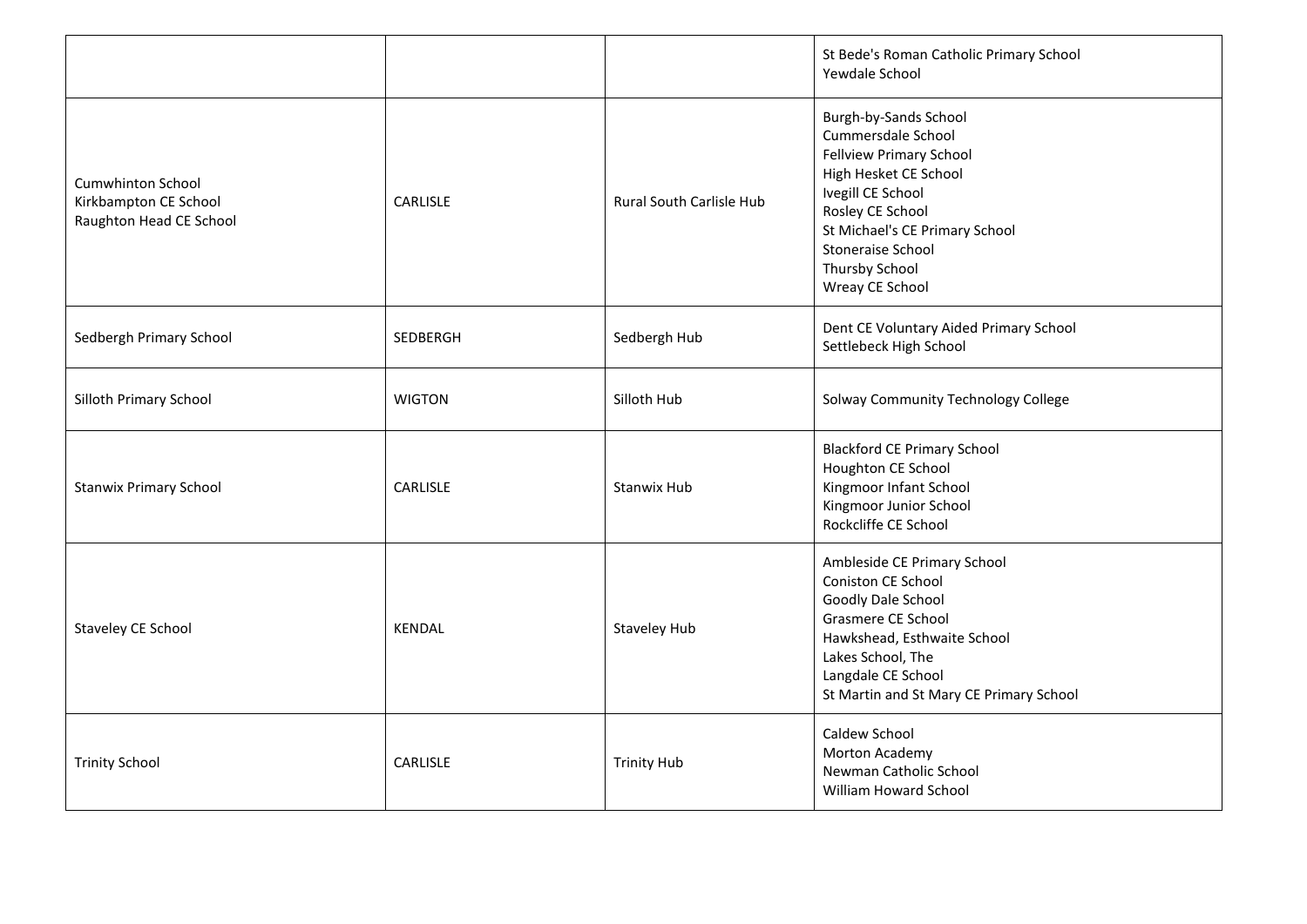| <b>Upperby Primary School</b> | CARLISLE   | Upperby Hub        | Bishop Harvey Goodwin School, The<br><b>Brook Street Primary School</b><br>St Cuthbert's Catholic School and Nursery<br>St Margaret Mary's Catholic Primary School                                                                                                                                                                                                                                                                                                                                      |
|-------------------------------|------------|--------------------|---------------------------------------------------------------------------------------------------------------------------------------------------------------------------------------------------------------------------------------------------------------------------------------------------------------------------------------------------------------------------------------------------------------------------------------------------------------------------------------------------------|
| Warwick Bridge School         | CARLISLE   | Warwick Bridge Hub | <b>Bewcastle School</b><br><b>Brampton Primary School</b><br>Castle Carrock School<br>Crosby-on-Eden CE School<br>Fir Ends Primary School<br>Gilsland CE School<br><b>Great Corby School</b><br>Hallbankgate Village School<br>Hayton CE Primary School<br>Irthington Village School<br>Lanercost CE School<br>Longtown Primary School<br>Shankhill CE School<br>Walton & Lees Hill CE Primary School                                                                                                   |
| Jericho School                | WHITEHAVEN | Whitehaven Hub     | <b>Bransty School</b><br>Hensingham Primary School<br>Kells Infant School<br>Lowca Community School<br>Monkwray School<br>Moresby Primary School<br>St Begh's Catholic Junior School<br>St Benedict's Catholic High School<br>St Bridget's CE School, Parton<br>St Gregory and St Patrick's Catholic Community School<br>St James' CE Infant School<br>St James' CE Junior School<br>St Mary's Catholic Primary School<br><b>Valley Primary School</b><br>West Lakes Academy<br>Whitehaven Academy, The |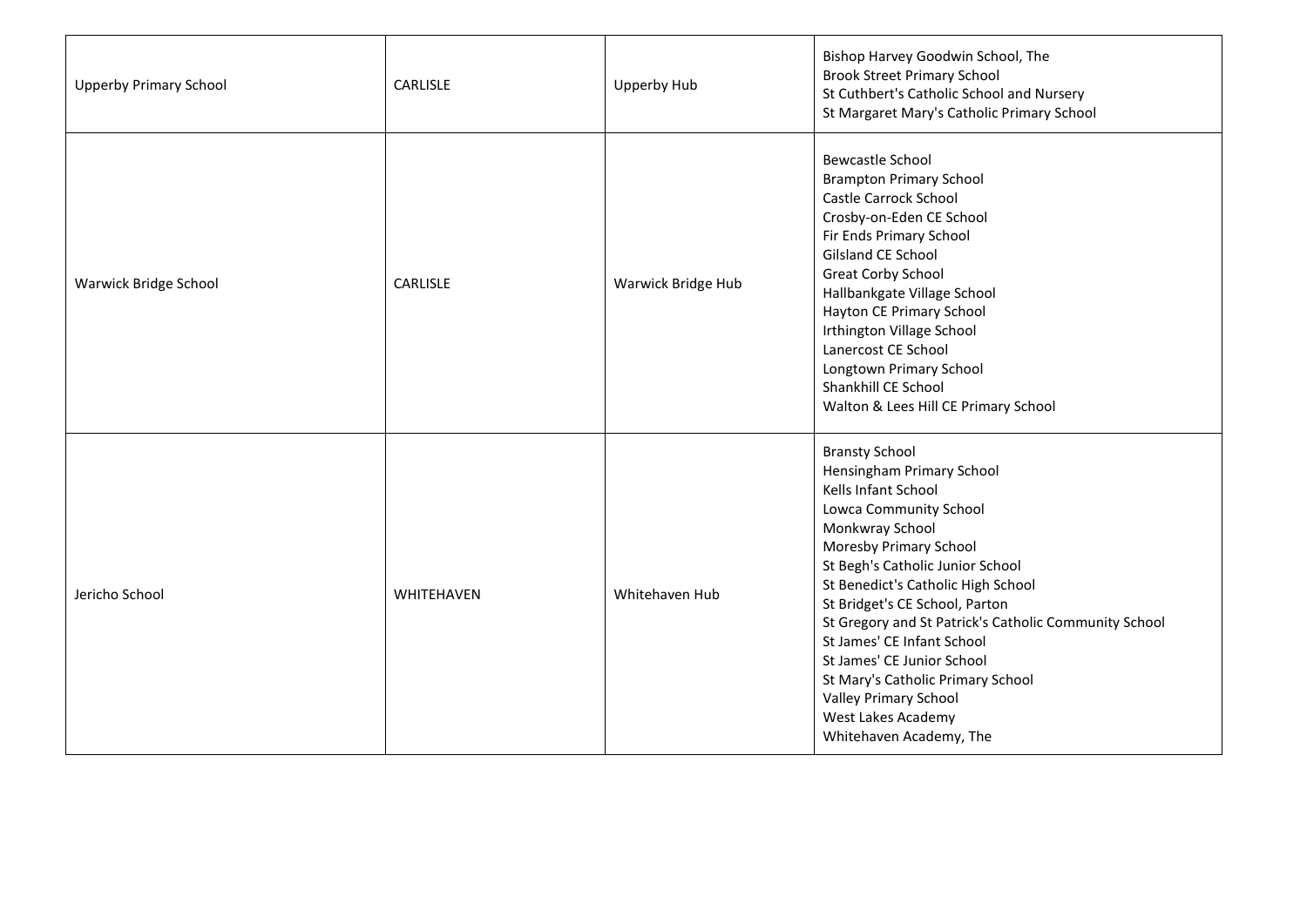| Thomlinson Junior School<br>Wigton Infant School | <b>WIGTON</b> | Wigton Hub | <b>Boltons CE School</b><br>Bowness-on-Solway Primary School<br>Holm Cultram Abbey CE School<br>Kirkbride Primary School<br>Richmond Hill School<br>St Cuthbert's Catholic Primary School<br>Wiggonby CE School |
|--------------------------------------------------|---------------|------------|-----------------------------------------------------------------------------------------------------------------------------------------------------------------------------------------------------------------|
|--------------------------------------------------|---------------|------------|-----------------------------------------------------------------------------------------------------------------------------------------------------------------------------------------------------------------|

## **STAND-ALONE SCHOOLS – 11 MAY 2020**

| School name                      | Town                     | <b>School name</b>                           | <b>Town</b>              |
|----------------------------------|--------------------------|----------------------------------------------|--------------------------|
| Arnside National CE School       | <b>CARNFORTH</b>         | Mayfield School                              | <b>WHITEHAVEN</b>        |
| <b>Bookwell Primary School</b>   | <b>EGREMONT</b>          | <b>Netherhall School</b>                     | <b>MARYPORT</b>          |
| Cambridge Primary School         | BARROW-IN-FURNESS        | Newbridge House (South Area PRU)             | <b>BARROW-IN-FURNESS</b> |
| Central Academy                  | <b>CARLISLE</b>          | Newton School                                | <b>BARROW-IN-FURNESS</b> |
| Crosthwaite CE School            | <b>KENDAL</b>            | Norman Street Primary School                 | <b>CARLISLE</b>          |
| Cumbria Academy for Autism       | <b>WORKINGTON</b>        | Queen Katherine School Academy, The          | <b>KENDAL</b>            |
| Dane Ghyll School                | <b>BARROW-IN-FURNESS</b> | Sacred Heart Catholic Primary School         | <b>BARROW-IN-FURNESS</b> |
| Dean Barwick School              | <b>GRANGE-OVER-SANDS</b> | Sandgate School                              | <b>KENDAL</b>            |
| Energy Coast UTC                 | <b>WORKINGTON</b>        | Sandside Lodge                               | <b>ULVERSTON</b>         |
| George Hastwell School           | <b>BARROW-IN-FURNESS</b> | St Bernard's Catholic High School            | <b>BARROW-IN-FURNESS</b> |
| Gillford Centre (North Area PRU) | <b>CARLISLE</b>          | St Cuthbert's Catholic Primary School        | <b>WINDERMERE</b>        |
| Greengate Junior School          | <b>BARROW-IN-FURNESS</b> | St Joseph's Catholic High School             | <b>WORKINGTON</b>        |
| James Rennie School              | <b>CARLISLE</b>          | Storth CE School                             | <b>MILNTHORPE</b>        |
| Kendal Nursery School            | <b>KENDAL</b>            | <b>Walney School</b>                         | <b>BARROW-IN-FURNESS</b> |
| Kirkbie Kendal School            | <b>KENDAL</b>            | West Cumbria Learning Centre (West Area PRU) | <b>WORKINGTON</b>        |

| <b>School name</b>                           | Town                     |
|----------------------------------------------|--------------------------|
| Mayfield School                              | WHITEHAVEN               |
| Netherhall School                            | <b>MARYPORT</b>          |
| Newbridge House (South Area PRU)             | <b>BARROW-IN-FURNESS</b> |
| Newton School                                | <b>BARROW-IN-FURNESS</b> |
| Norman Street Primary School                 | <b>CARLISLE</b>          |
| Queen Katherine School Academy, The          | <b>KENDAL</b>            |
| Sacred Heart Catholic Primary School         | <b>BARROW-IN-FURNESS</b> |
| Sandgate School                              | <b>KENDAL</b>            |
| Sandside Lodge                               | ULVERSTON                |
| St Bernard's Catholic High School            | <b>BARROW-IN-FURNESS</b> |
| St Cuthbert's Catholic Primary School        | <b>WINDERMERE</b>        |
| St Joseph's Catholic High School             | <b>WORKINGTON</b>        |
| Storth CE School                             | <b>MILNTHORPE</b>        |
| <b>Walney School</b>                         | <b>BARROW-IN-FURNESS</b> |
| West Cumbria Learning Centre (West Area PRU) | <b>WORKINGTON</b>        |